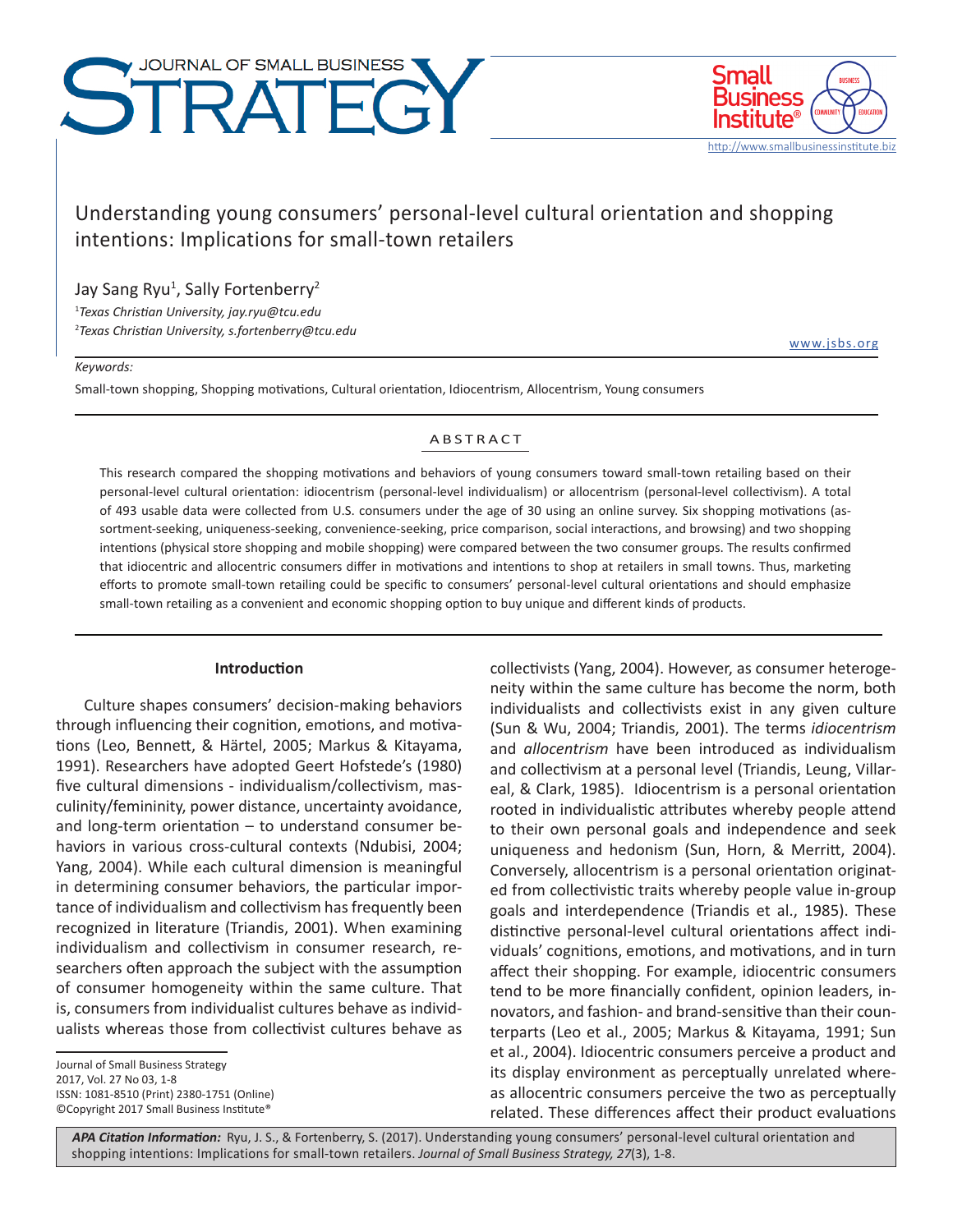and purchase intentions (Ryu & Bringhurst, 2015). Similarly, the impact of in-store marketing on idiocentric consumers becomes stronger when a product and a marketing message are perceptually-unrelated, but a perceptually-related marketing message is more effective for allocentric consumers (Zhu & Meyers-Levy, 2009). These studies evidenced that these two consumer groups are different in making shopping and purchase decisions, and retailers must understand their customers from the perspective of their personal-level cultural orientations.

The success of retail businesses in small towns depends largely on how these towns retain local consumers within and attract non-local consumers to the towns (Ryu & Swinney, 2011). Small-town retailers should identify niche markets and serve their clientele with well-focused product, pricing, and customer service strategies (Achua & Lussier, 2002; Rubach & McGee, 2002). To this end, many researchers have investigated how and why consumers shop or do not shop at stores in small communities. For example, they have approached the topic from the perspective of community characteristics (Runyan & Huddleston, 2006), merchandise and store characteristics (Lee, Johnson, & Gahring, 2008), retail marketing strategies (Archua & Lussier, 2002; Rubach & McGee, 2002), consumer-community attachment (Miller & Besser, 2000), and consumer demographics (Singer & Arora, 2000). However, consumers' individual differences in relation to their cultural orientation, idiocentrism or allocentrism, have received little attention. The objective of this research was to compare the shopping motivations and behaviors of idiocentric consumers to those of allocentric consumers in the context of small-town retailing. Since retaining young consumers is one of the important tasks for small town retailers (Ashley-Cotleur, Gaumer, & Foltos, 2009), this research primarily focused on young consumers under the age of 30.

#### **Literature Review**

# **Shopping Motivations**

Various shopping motivations influence consumer shopping decisions (Babin, Darden, & Griffen, 1994; Childers, Carr, Peck, & Carson, 2001; Eastlick & Feinberg, 1999; Kim, 2006). As the importance of these motivations varies based on their cultural values and orientations (Ozen & Kodaz, 2012), idiocentric and allocentric consumers could utilize shopping motivations differently. The current study identifies assortment-seeking, uniqueness-seeking, convenience-seeking, price comparison, social interaction, and browsing as shopping motivations pertinent to consumers of small-town retailers (Noble, Griffith, & Adjei, 2006).

A wide selection of products and availability of unique products are important when consumers decide to shop at small-town retailers (Lee et al., 2008). These factors are associated with their assortment-seeking and uniqueness-seeking behaviors (Noble et al., 2006). In comparison to allocentric consumers, idiocentric consumers are characterized as more innovative (Dutta-Bergman & Wells, 2002) and fashion-conscious consumers (Sun et al., 2004). Jordaan and Simpson (2006) explained that consumers with a strong innovative nature tend to purchase a variety of products and express themselves through owning unique products. Iyer and Eastman (2010) also found that fashion-conscious consumers seek exclusivity and assortment. Thus, the following hypotheses are advanced:

**Hypothesis 1.** Idiocentric consumers are motivated by assortment-seeking more than allocentric consumers when shopping at small-town retailers.

**Hypothesis 2.** Idiocentric consumers are motivated by uniqueness-seeking more than allocentric consumers when shopping at small-town retailers.

Idiocentric consumers display a stronger tendency toward convenience shopping. They tend to exchange monetary gains for hassle-free shopping, whereas allocentric consumers are likely to make a shopping list beforehand even if this process requires extra effort (Dutta-Bergman & Wells, 2002).

When it comes to price comparison for value shopping, idiocentric consumers prefer national brands to generic brands and are willing to pay more for products made by well-known brands (Dutta-Bergman & Wells, 2002). They are also more financially satisfied and confident (Sun et al., 2004). This suggests that price may not be a major factor for them when making shopping decisions. Allocentric consumers, on the other hand, engage in comparison shopping to locate the products with the lowest price (Dutta-Bergman & Wells, 2002). Thus, the following hypotheses are postulated:

**Hypothesis 3.** Idiocentric consumers are motivated by convenience-seeking more than allocentric consumers when shopping at small-town retailers.

**Hypothesis 4.** Allocentric consumers are motivated by price comparison more than idiocentric consumers when shopping at small-town retailers.

Consumers of small-town retailers recognize that social interactions are significant determinants of their shopping decisions (Noble et al., 2006). Consumers strive for social experiences outside of home and interact with other people through shopping. This behavior is often observed among idiocentric consumers who participate in interpersonal activities more willingly and prefer to attend events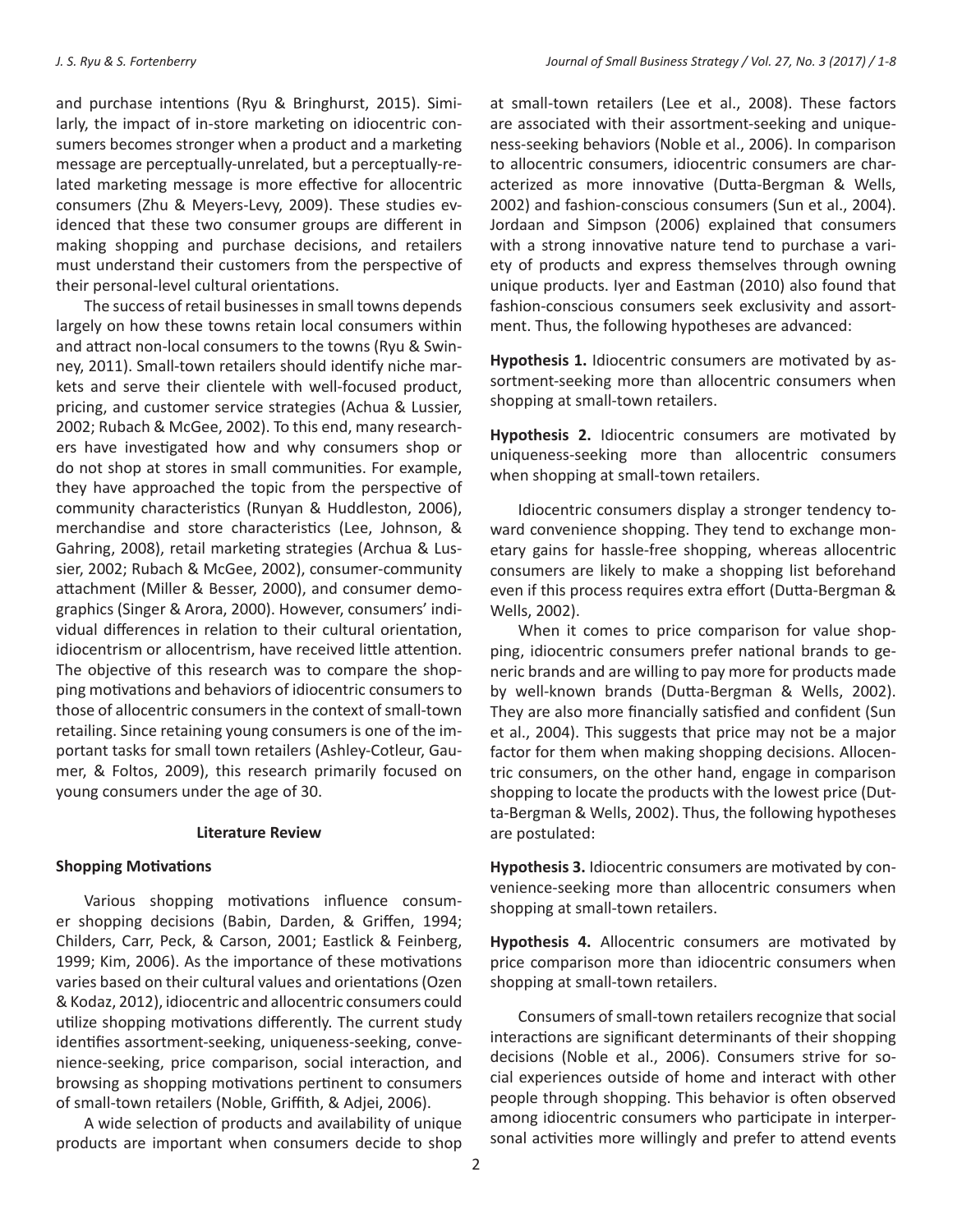that involve outgroup members (Dutta-Bergman & Wells, 2002). Exploring retail stores to experience novel and interesting items and environments can be adventurous and entertaining (Arnold & Reynolds, 2003). For certain consumers, going out of the house for shopping is a course of pursuing adventure and entertainment (Cox, Cox, & Anderson, 2005). Idiocentric consumers are characterized as sensation-seekers, pleasure-seekers, and adventure-seekers who participate in entertaining activities and social interactions outside home more than allocentric consumers (Dutta-Bergnman & Wells, 2002). Thus, the following hypotheses are suggested:

**Hypothesis 5.** Idiocentric consumers are motivated by social interaction more than allocentric consumers when shopping at small-town retailers.

**Hypothesis 6.** Idiocentric consumers are motivated by browsing more than allocentric consumers when shopping at small-town retailers.

# **Shopping Intentions**

According to the comparative research of idiocentric and allocentric consumers' travelling behaviors (Dutta-Bergman & Wells, 2002; Sun et al., 2004 ), the former are more interested in exploring less familiar places and they are likely to visit new places and try different experiences. The research also confirmed that idiocentric consumers are inclined to try authentic foods and crafts which are available from these places (Dutta-Bergman & Wells, 2002; Sun et al., 2004). Since shopping at small-town retailers could mean that consumers travel distances to visit new places and explore different products, idiocentric consumers may be more willing to shop at retailers in small towns than allocentric consumers. Thus, the following hypothesis is proposed:

**Hypothesis 7.** Idiocentric consumers display stronger shopping intentions toward small-town retailers than allocentric consumers.

An increasing number of small-town retailers perceive offering an online or mobile shopping option to be an opportunity to reach a broader market (Amit & Zott, 2001; Galloway, Mochrie, & Deakins, 2004). Compared to allocentric consumers, idiocentric consumers are tech-savvy and innovative individuals (Dutta-Bergman & Wells, 2002). They spend more time using computers for personal purposes, use the Internet to a greater extent, and are more likely to purchase computer-related products and services (Dutta-Bergman & Wells, 2002). These technology-related behaviors could be evidence of their readiness to shop via a mobile shopping channel if this specific option is offered

by retailers in small towns. Thus, the following hypothesis is recommended:

**Hypothesis 8.** Idiocentric consumers display stronger mobile shopping intentions toward small-town retailers than allocentric consumers.

# **Method**

# **Procedure**

An online survey was employed to collect data. An online sample of U.S. adults was recruited via a third-party online survey company. Since the focus of this study was young consumers' shopping motivations and behaviors toward retailers in small towns, the age restriction of under 30 years was requested. The first part of the survey elicited survey participants' demographic information. In the second part, they were asked to answer the maximum miles they were willing to travel to a small town to buy authentic food, indigenous crafts, quality products, and bargain shopping. The following set of questions was about their shopping motivations and shopping intentions at retailers in small towns located within the distance they identified in the previous questions. A total of 528 consumers participated in the survey. After excluding incomplete and questionable responses, 493 data were used for analysis.

# **Measures**

Formerly developed scales were used to measure variables for this research. Consumer idiocentrism and allocentrism were assessed with a five-item idiocentrism scale which asked respondents to what extent they describe themselves as outspoken, assertive, demanding, independent, and self-centered (Dutta-Bergman & Wells, 2002). The scale showed acceptable reliability ( $\alpha$  = 0.72). Its mean and standard deviation values were 3.26 and 0.73, respectively.

The scales used in the study of Noble et al. (2006) were adopted to assess consumer motivations to shop at smalltown retailers. The reliability and descriptive statistics of each scale were as follows: assortment-seeking (2 items; *M* = 4.08; *SD* = 0.67; α = 0.71), uniqueness-seeking (3 items; *M*   $= 3.80$ ; *SD* = 0.73; α = 0.77), convenience-seeking (3 items;  $M = 3.71$ ; *SD* = 0.86; α = 0.82), price comparison (3 items;  $M = 4.04$ ; *SD* = 0.79; α = 0.85), social interaction (3 items;  $M = 2.89$ ; *SD* = 0.95; α = 0.76), and browsing (3 items; *M* = 3.49;  $SD = 0.89$ ;  $\alpha = 0.71$ ).

Three-item shopping intention and two-item mobile shopping intention scales were modified from behavioral intention studies (Ryu, 2011; Ryu & Murdock, 2013). The reliability for shopping intentions and mobile shopping intentions were 0.88 and 0.94. The mean and standard devia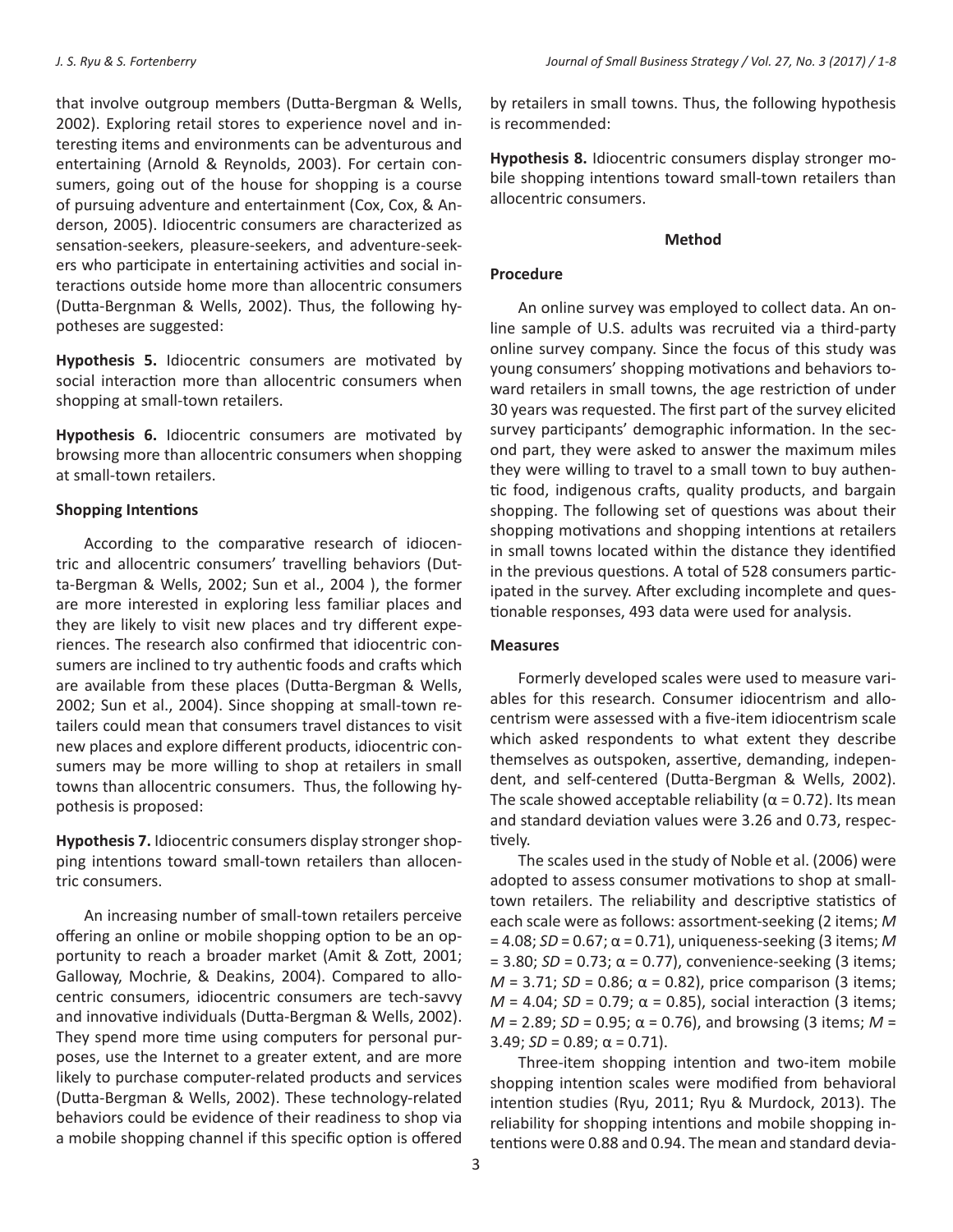tion values for shopping intentions were 4.14 and 0.75 and for mobile shopping intentions were 3.60 and 0.97, respectively. All measurement items except demographic information were measured with a five-point Likert-type scale.

#### **Data analysis**

Survey respondents were divided into two groups – idiocentric consumers and allocentric consumers - by a median split of the idiocentrism scores. This median split method for dividing a whole group into two sub groups has been justified in other research (Dutta-Bergman & Wells, 2002; Triandis et al., 1985). The median score used was 3.2. After the split, 243 idiocentric consumers (49.3%) and 250 allocentric consumers (50.7%) were identified. A multiple regression analysis was employed to estimate the relationship between shopping motivations and consumers' levels of idiocentric tendency. Independent-samples *t-*tests and two-group discriminant analysis were performed to compare idiocentric and allocentic consumers' shopping motivations and shopping intentions toward retailers of small towns.

#### **Results**

#### **Sample Characteristics**

The study sample consisted of 385 females and 108 males with a mean age of 24.4 years. They were willing to travel an average of 25.2 miles to purchase authentic foods, 28.2 miles for indigenous crafts, 36.5 miles for quality products, and 30.8 miles for bargain shopping.

A descriptive analysis and independent-samples t-test were conducted to compare the average miles female and male consumers were willing to travel to small towns for each shopping category (Table 1).

While females were more willing to travel farther for foods, crafts, and bargain shopping and males were more willing to travel farther for quality products than their respective counterparts, females' intentions (*M* = 29.6, *SD* = 41.4) to travel for shopping of indigenous crafts was significantly farther than males (*M* = 23.1, *SD* = 35); *t*(491) = 2.19, *p* < 0.05. There was also a significant difference in miles for bargain shopping: females (*M* = 31.6, *SD* = 42.5), males (*M*  = 28.1, *SD* = 51.1); *t*(491) = 2.14, *p* < 0.05.

The descriptive statistics and t-test for the sample by their personal-level cultural orientation were also included in the analysis. The idiocentric consumer group (*n*=243) comprised 193 females and 50 males. Their mean age was 24.3 years. The allocentric consumer group (*n*=250) included 192 females and 58 males with the mean age of 24.6 years. Idiocentric consumers were generally more willing to travel farther to shop at small town retailers than allocentric consumers. Specifically for bargain shopping, the

former ( $M = 35.1$ ,  $SD = 57.8$ ) reported their willingness to travel significantly more miles than the latter (*M* = 26.6, *SD*  = 24.9), *t*(491) = 2.13, *p* < 0.05. The average miles they were willing to travel to small towns for each shopping category by consumers' personal-level cultural orientation are summarized in Table 2.

#### Table 1

#### *Average travel miles for shopping by gender*

|                          | Female Consumers Male Consumers |           |
|--------------------------|---------------------------------|-----------|
| <b>Shopping Category</b> | $(n=385)$                       | $(n=108)$ |
| Authentic foods          | 25.8                            | 23.0      |
| Indigenous crafts        | 29.6                            | 23.1      |
| <b>Quality products</b>  | 36.4                            | 37.0      |
| <b>Bargain Shopping</b>  | 31.6                            | 28.1      |

#### Table 2

# *Average travel miles for shopping by personal-level*

| cultural orientation |  |
|----------------------|--|
|----------------------|--|

| Shopping Category Idiocentric $(n=243)$ Allocentric $(n=250)$ |      |      |
|---------------------------------------------------------------|------|------|
| Authentic foods                                               | 27.7 | 22.8 |
| Indigenous crafts                                             | 31.4 | 25.1 |
| <b>Quality products</b>                                       | 40.0 | 33.2 |
| Bargain shopping                                              | 35.1 | 26.6 |

## **Hypotheses Testing**

In Hypothesis 1, it was advanced that idiocentric consumers are motivated by assortment-seeking more than allocentric consumers when shopping at small-town retailers. The *t*-test result confirmed the assortment-seeking motivation varied significantly between idiocentric consumers and allocentric consumers [*t*(491) = 4.57, *p* < 0.001]. Idiocentric consumers scored higher in the assortment-seeking motivation than allocentric consumers, supporting Hypothesis 1.

In Hypothesis 2, it was proposed that idiocentric consumers are motivated by uniqueness-seeking more than allocentric consumers when shopping at small-town retailers. The *t*-test result showed that the uniqueness-seeking motivation varied significantly between idiocentric consumers and allocentric consumers [*t*(491) = 4.91, *p* < 0.001]. The higher uniqueness-seeking motivation score was found among idiocentric consumers than allocentric consumers, supporting Hypothesis 2.

In Hypothesis 3, it was postulated that idiocentric con-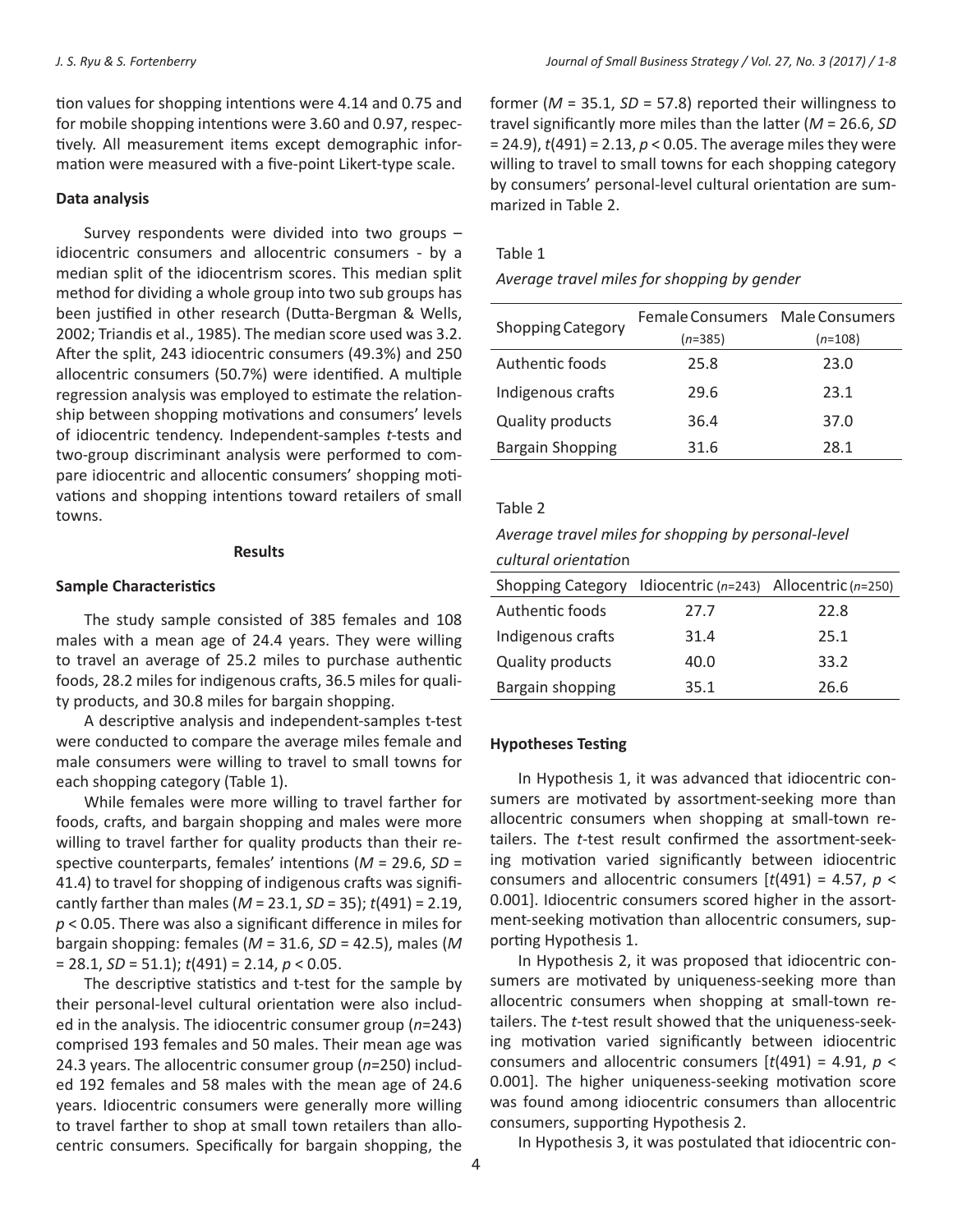sumers are motivated by convenience-seeking more than allocentric consumers when shopping at small-town retailers. The *t*-test result confirmed that the convenience-seeking motivation was significantly different between idiocentric consumers and allocentric consumers [*t*(491) = 3.25, *p* < 0.01]. Idiocentric consumers scored higher in the convenience-seeking motivation than allocentric consumers, supporting Hypothesis 3.

In Hypothesis 4, it was suggested that allocentric consumers are motivated by price comparison more than idiocentric consumers when shopping at small-town retailers. According to the *t*-test result, the price comparison motivation varied significantly between idiocentric consumers and allocentric consumers [*t*(491) = 4.10, *p* < 0.001]. Contrary to our proposition, the higher score of the price comparison motivation was confirmed among idiocentric consumers than allocentric consumers. Thus, Hypothesis 4 was rejected. This outcome may be due to the gender distribution in idiocentric and allocentric consumer groups in this study sample. The percentage of females in the idiocentric group was higher than that in the allocentric group. Since price is a more influential factor for females than males (Rudell, 1993; Underhill, 1999), a higher female representation in the idiocentric group than allocentric group might have caused a higher score for price comparison motivation among idiocentric consumers than allocentric consumers.

In Hypothesis 5, it was asserted that idiocentric consumers are motivated by social interaction more than allocentric consumers when shopping at small-town retailers. The *t*-test result proved that the social interaction motivation was significantly different between idiocentric consumers and allocentric consumers [*t*(491) = 4.03, *p* < 0.001]. Idiocentric consumers scored higher in the social interaction motivation than allocentric consumers, supporting Hypothesis 5.

In Hypothesis 6, it was advanced that idiocentric consumers are motivated by browsing more than allocentric consumers when shopping at small-town retailers. According to the *t*-test result, the browsing motivation differed significantly between idiocentric consumers and allocentric consumers  $[t(491) = 3.23, p < 0.01]$ . The higher browsing motivation score was asserted among idiocentric consumers than allocentric consumers, supporting Hypothesis 6.

In Hypothesis 7, it was hypothesized that idiocentric consumers display stronger shopping intentions toward small-town retailers than allocentric consumers. The *t*-test result confirmed that the shopping intentions varied significantly between idiocentric consumers and allocentric consumers  $[t(491) = 2.97, p < 0.01]$ . The stronger shopping intentions were confirmed among idiocentric consumers than allocentric consumers, supporting Hypothesis 7.

Finally, Hypothesis 8 focused on whether idiocentric consumers display stronger mobile shopping intentions toward small-town retailers than allocentric consumers. As evidenced by the *t*-test result, the mobile shopping intentions varied significantly between idiocentric consumers and allocentric consumers  $[t(491) = 2.74, p < 0.01]$ . The mobile shopping intentions among idiocentric consumers were stronger than those among allocentric consumers, supporting Hypothesis 8. Table 3 presents the summary of mean comparisons between idiocentric and allocentric consumers.

### **Multiple Regression and Two-group Discriminant Analysis**

To assess which shopping motivations significantly predict consumers' levels of idiocentric tendency, the multiple regression analysis was performed. Idiocentrism used as a dependent variable and six shopping motivations served as independent variables. The result showed that variables accounted for 24% of the variance in idiocentrism. It was found that uniqueness-seeking, convenience-seeking, browsing, and social interaction significantly predicted consumers' levels of idiocentric tendency. Consumers who seek unique merchandise, convenient shopping experiences, and shopping excitement such as browsing and interactions with others in retail settings were expected to be idiocentric consumers. Table 4 summarizes the results from the regression analysis.

The two-group discriminant analysis was also performed to identify which shopping motivations best differentiate idiocentric consumers from allocentric consumers concerning shopping at retailers in small towns. The group centroids confirmed that significant differences exist between the two consumer groups (idiocentric consumers = 0.33; allocentric consumers = -0.32;  $χ^2$  = 49.33;  $df = 6$ ,  $p$ < 0.001). Discriminant function loadings of all motivations were above the cutoff value of 0.30 (Burns & Burns, 2008). Uniqueness-seeking was the most important motivation that distinguishes idiocentric consumers from allocentric consumers, followed by assortment-seeking, price comparison, social interaction, browsing, and convenience-seeking motivations. Table 5 presents the relative importance of the shopping motivations that differentiate between the two consumer groups.

#### **Discussion and Implications**

This study scrutinized consumers' shopping motivations and shopping intentions in relation to their personal-level cultural orientations, namely idiocentrism and allocentrism, when considering shopping at small-town retailers. The findings of this study evidenced that idiocentric and allocentric consumers differ in motivations and shopping intentions in this regard. These findings are consistent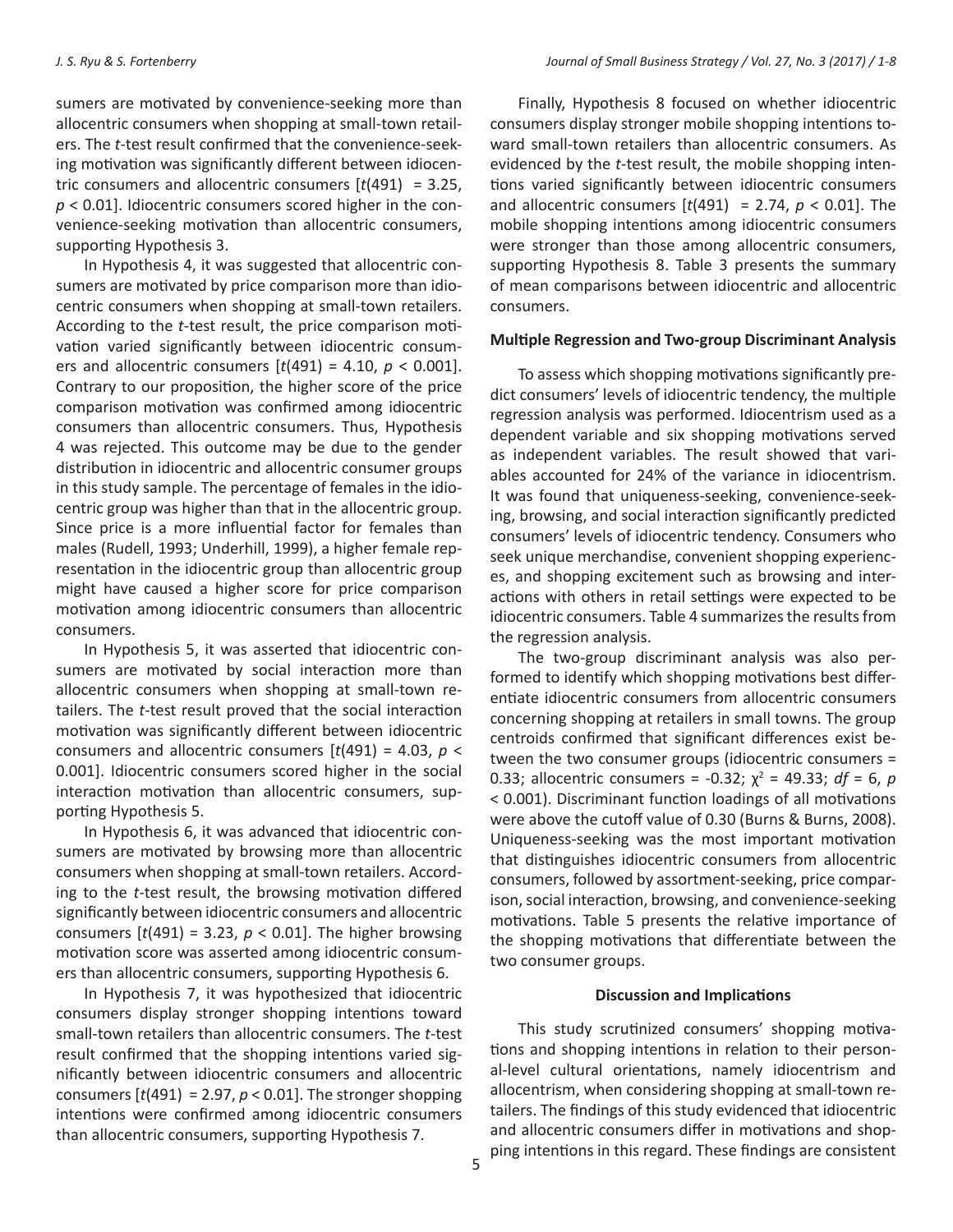#### Table 3

*Mean comparisons between idiocentric (n = 243) and allocentric consumers (n = 250)*

| Variable                  | Group                 | Mean | <b>SD</b> | t         |
|---------------------------|-----------------------|------|-----------|-----------|
| Assortment-seeking        | Idiocentric consumers | 4.22 | 0.63      | $4.57***$ |
|                           | Allocentric consumers | 3.94 | 0.70      |           |
| Uniqueness-seeking        | Idiocentric consumers | 3.96 | 0.70      | $4.91***$ |
|                           | Allocentric consumers | 3.64 | 0.73      |           |
| Convenience-seeking       | Idiocentric consumers | 3.83 | 0.91      | $3.25***$ |
|                           | Allocentric consumers | 3.58 | 0.79      |           |
| Price comparison          | Idiocentric consumers | 4.18 | 0.73      | $4.10***$ |
|                           | Allocentric consumers | 3.90 | 0.82      |           |
| Social interaction        | Idiocentric consumers | 3.06 | 1.02      | $4.03***$ |
|                           | Allocentric consumers | 2.72 | 0.84      |           |
| <b>Browsing</b>           | Idiocentric consumers | 3.63 | 0.89      | $3.29***$ |
|                           | Allocentric consumers | 3.37 | 0.87      |           |
| Shopping intention        | Idiocentric consumers | 4.24 | 0.72      | $2.97**$  |
|                           | Allocentric consumers | 4.04 | 0.77      |           |
| Mobile shopping intention | Idiocentric consumers | 3.72 | 0.95      | $2.74***$ |
|                           | Allocentric consumers | 3.49 | 0.99      |           |

\*\* *p* < 0.01; \*\*\* *p* < 0.001

#### Table 4

*Regression analysis resul*t

| Variables           | B    | SE B     | ß         |
|---------------------|------|----------|-----------|
| Uniqueness-seeking  | 0.27 | 0.05     | $0.27***$ |
| Convenience-seeking | 0.14 | 0.04     | $0.16***$ |
| <b>Browsing</b>     | 0.16 | 0.04     | $0.19***$ |
| Social interaction  | 0.10 | 0.03     | $0.13***$ |
| $R^2$               |      | 0.24     |           |
| F(6, 486)           |      | 24.97*** |           |

\*\* *p* < 0.01; \*\*\* *p* < 0.001

with the previous research that confirmed their differences in various contexts including retail settings (Dutta-Bergman & Wells, 2002; Ryu & Bringhurst, 2015; Sun et al., 2004).

The success of small town retail businesses depends largely on bringing more consumers into the town for consumption activities (Ryu & Swinney, 2011). Town administrators and business owners should work collectively toward implementing marketing to promote their towns and businesses. This marketing could be specific to consumers' personal-level cultural orientation for better results. Since the current study confirms that idiocentric consumers are more willing to take a shopping trip to small communities, town administrators and business owners could create

Table 5

| Two-group discriminant analysis result |  |  |  |
|----------------------------------------|--|--|--|
|----------------------------------------|--|--|--|

| Variables           | <b>Structure Matric Correlation</b> |
|---------------------|-------------------------------------|
| Uniqueness-seeking  | 0.68                                |
| Assortment-seeking  | 0.63                                |
| Price comparison    | 0.57                                |
| Social interaction  | 0.56                                |
| <b>Browsing</b>     | 0.46                                |
| Convenience-seeking | 0.45                                |

marketing messages that have a greater appeal to idiocentric consumers. As evidenced by this study, promoting small-town retailing as the opportunity to buy unique and different kinds of products would have a greater appeal to potential consumers. Marketing should also convince consumers that small-town retailers offer a wide variety of products while allowing them to shop conveniently and economically. Promoting retailers in conjunction with the events and festivals the town is hosting would be a good strategy to attract consumers who seek social interactions from shopping in small towns.

These implications echo the findings of earlier research on identifying competitive strategies for small-town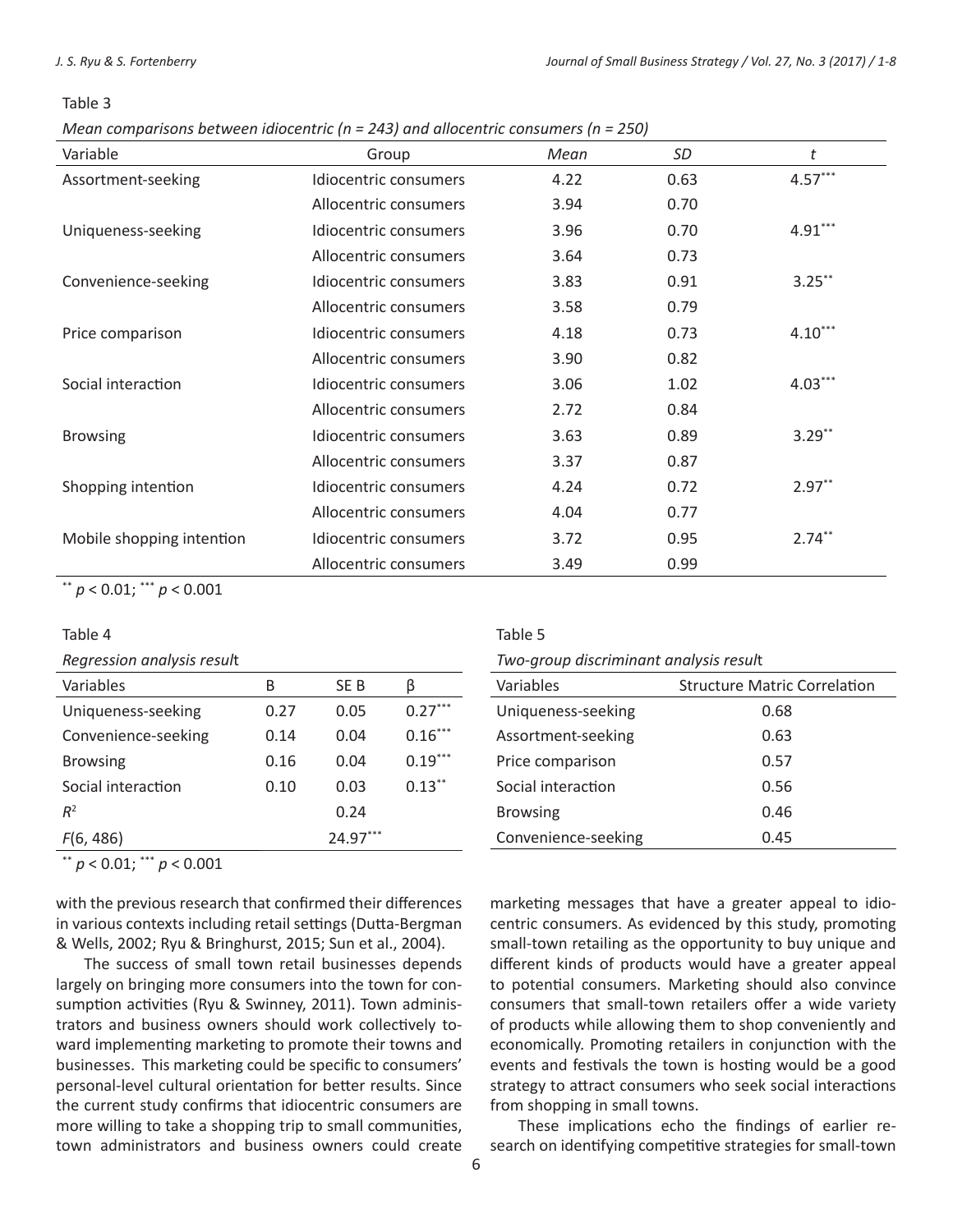retailers (Rubach & McGee, 2002). Some key strategies recommended in their research were offering a variety of merchandise selection and value shopping to focused customers. The findings of this study also confirmed that, even after almost 15 years, consumers still want unique and varied product options and value for their spending from small-town retailers, especially idiocentric consumers who are more willing to adopt this shopping option. Therefore, retailers in small towns should continue to carry a wide selection of unique and quality products including indigenous crafts and local flavor foods while making extra efforts on advertising small-town retailing as a convenient, economical, and people-friendly shopping option.

Marketing with idiocentric-focused messages could effectively target allocentric consumers as well. Individuals' idiocentic or allocentric orientation can be temporarily altered to its respective counterpart by external factors like wording or graphics in advertisements (Ryu & Bringhurst, 2015; Zhu & Meyers-Levy, 2009). For example, individuals expressed a stronger idiocentric tendency when they were asked to write about an event associated with self (idiocentric stimulus) whereas individuals expressed a stronger allocentric tendency when they were asked to write about an event associated with their family and friends (allocentric stimulus). Thus, small-town retailers should make efforts to stimulate allocentric consumers to act as if they were idiocentric consumers.

The current study is one of the first studies that investigates young consumers' motivations and intentions to shop at retailers in small towns from the perspective of their personal-level cultural orientations. Academically, these findings contribute to broadening our understanding of consumer behaviors in the context of small town retailing and small business strategies.

# **Limitations and Future Research**

A large female representation of this study sample alerts the application of the findings to larger populations with caution, as females and males display different values, orientations, and behaviors (Rudell, 1993; Underhill, 1999). Sampling of young consumers for this study also limits the generalization of the findings. Researchers should recognize this limitation and further examine the topic with a balanced male-female sample representation and participants of all age groups.

Generally, convenient shopping and browsing are the opposite continuum of shopping motivations. However, Guiltinan and Monroe (1980) argued that convenience consumers are inclined to browse for novelties. This study concurred that the idiocentric consumers are influenced by both a strong convenience-seeking motivation and browsing motivation. This finding could be the evidence of personal traits controlling shopping motivations in a certain context. Future research could investigate whether other factors such as personal characteristics or cultural orientation play as moderators for consumer shopping motivations in various shopping contexts. Comparing idiocentric and allocentric consumers from collectivistic cultures such as Mexico and East Asia and individualistic cultures such as Canada and Western Europe could also be an interesting topic in small business research.

#### **References**

- Achua, C. F., & Lussier, R. N. (2002). Small-town merchants are not using the recommended strategies to compete against national discount chains: A prescriptive vs. descriptive study. *Journal of Small Business Strategy, 13*(1), 80-87.
- Amit, R., & Zott, C. (2001). Value creation in e-business. *Strategic Management Journal, 22*(6-7), 493-520.
- Arnold, M. J., & Reynolds, K. E. (2003). Hedonic shopping motivations. *Journal of Retailing, 79*(2), 77-95.
- Ashley-Cotleur, C., Gaumer, C., & Foltos, B. (2009). The effects of outshopping on a small rural community: The importance of relationships. *The Coastal Business Journal, 8*(1), 32-41.
- Babin, B. J., Darden, W. R., & Griffen, M. (1994). Work and/ or fun? Measuring hedonic and utilitarian shopping value. *Journal of Consumer Research, 20*(4), 644-656.
- Burns, R., & Burns, R. (2008). *Business research methods and statistics using SPSS*. London, UK: Sage Publications.
- Childers, T. L., Carr, C. L., Peck, J., & Carson. S. (2001). Hedonic and utilitarian motivations for online retail shopping behavior. *Journal of Retailing, 77*(4), 511- 535.
- Cox, A. D., Cox, D., & Anderson, R. D. (2005). Reassessing the pleasure of store shopping. *Journal of Business Research, 58*(3), 250-259.
- Dutta-Bergman, M., & Wells, W. (2002). The values and lifestyles of idiocentrics and allocentrics in an individualist culture: A descriptive approach. *Journal of Consumer Psychology, 12*(3), 231-242.
- Eastlick, M. A., & Feinberg, R. A. (1999). Shopping motives for mail catalog shopping. *Journal of Business Research, 45*(3), 281-290.
- Galloway, L., Mochrie, R., & Deakins, D. (2004). ICT-enabled collectivity as a positive rural business strategy. *International Journal of Entrepreneurial Behavior and Research, 10*(4), 247-259.